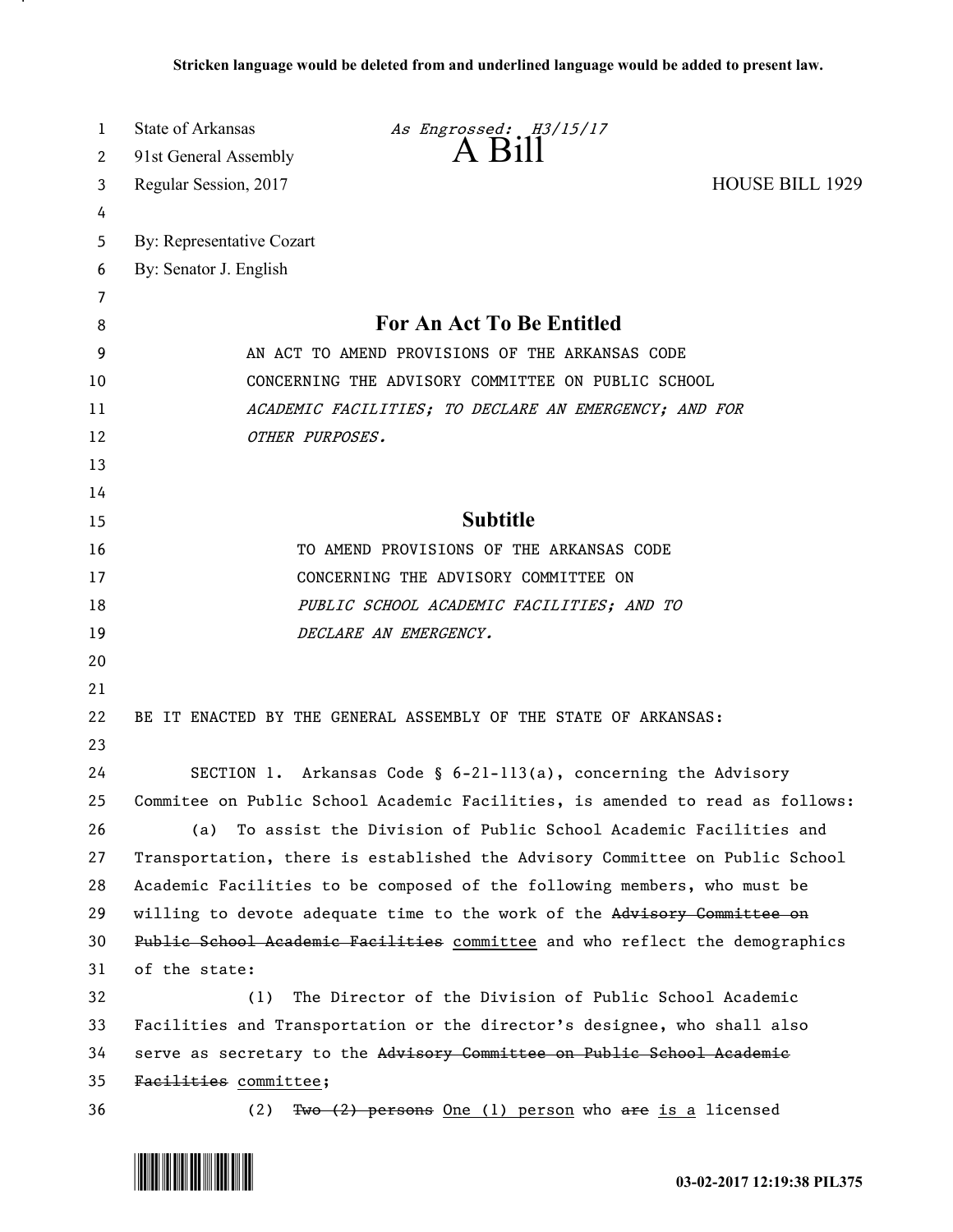1 building contractors contractor experienced in public school construction 2 selected from a list of no fewer than  $\frac{1}{x}$  (6) three (3) names submitted by the Arkansas Chapter of the Associated General Contractors of America; 4 (3) Two (2) persons One (1) person who are is a licensed 5 architects architect experienced in public school design submitted by the Arkansas Chapter of the American Institute of Architects; (4) One (1) person who is a licensed or registered mechanical engineer experienced in public school mechanical and plumbing systems design selected from a list of no fewer than three (3) names submitted by the Arkansas Society of Professional Engineers; (5) One (1) person who is a licensed or registered electrical engineer experienced in public school electrical systems design selected from a list of no fewer than three (3) names submitted by the Arkansas Society of Professional Engineers; (6) One (1) person who is a licensed or registered civil engineer experienced in public school civil engineering design and construction selected from a list of no fewer than three (3) names submitted by the Arkansas Society of Professional Engineers; 19 (7) One (1) person Two (2) persons selected by the Commission for Arkansas Public School Academic Facilities and Transportation, one (1) of 21 who whom is knowledgeable and holds certification in the field of educational technology applications and strategies; (8) Two (2) persons selected from a list of six (6) names submitted by the Arkansas Association of Educational Administrators from its membership; (9) One (1) person selected from a list of three (3) names submitted by the Arkansas Education Association from its membership; 28 (10) One (1) person Two (2) persons selected from a list of  $\frac{1}{2}$  three (3) six (6) names submitted by the Arkansas School Boards Association from its membership; and (11) Two (2) persons selected from a list of six (6) names submitted by the Arkansas Rural Education Association from its membership; (12) One (1) person selected from a list of three (3) names submitted by the Arkansas Public School Resource Center from its membership; and (13) Three (3) persons, one (1) from each of the professions of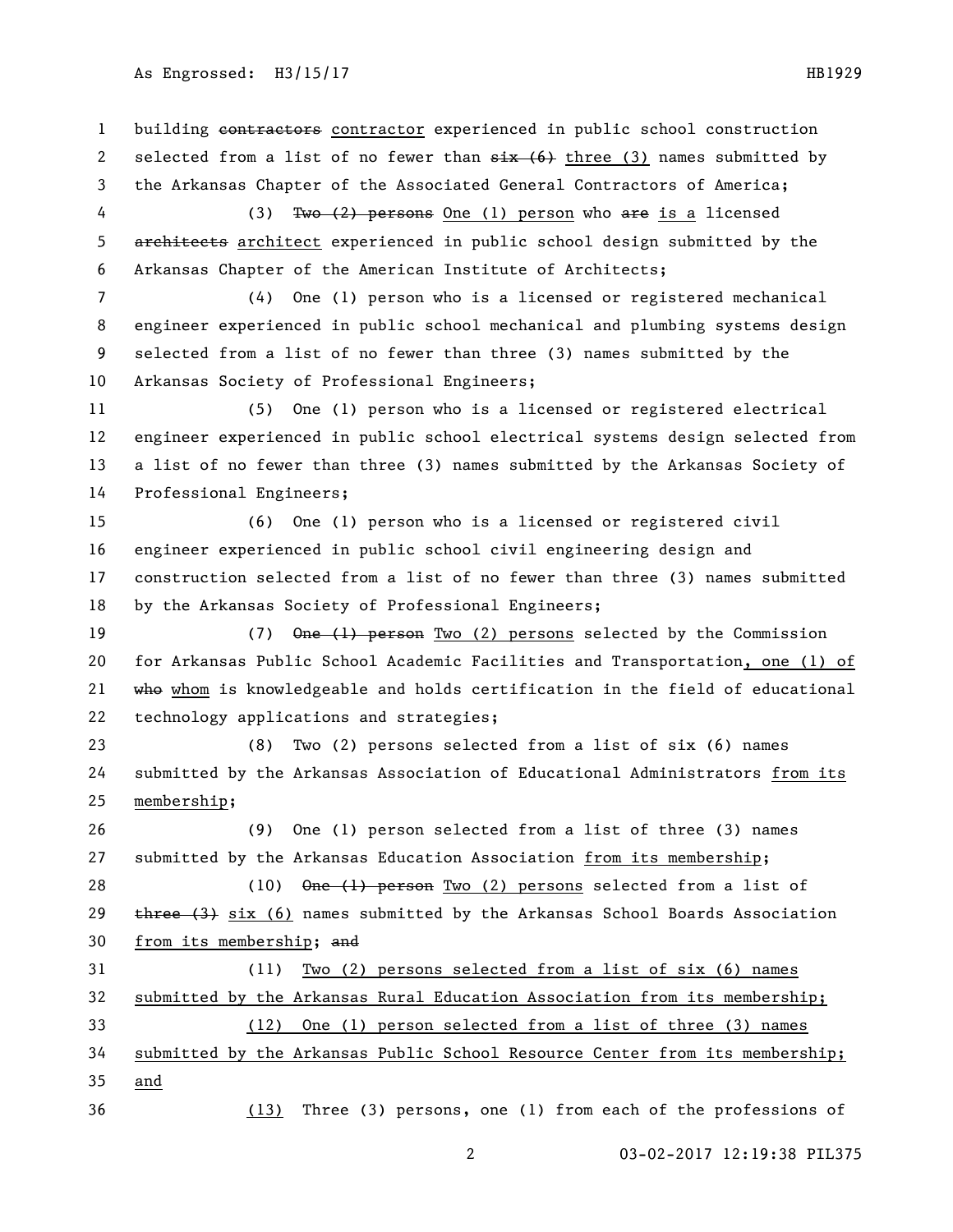```
1 construction, architecture, and education, selected by the commission to 
 2 serve as ex-officio members of the Advisory Committee on Public School
 3 Academic Facilities committee:
 4 (A) From the membership of the Joint Committee on 
5 Educational Facilities created by Act 1181 of 2003; or
6 (B) Based based on prior service on the Advisory Committee 
7 on Public School Academic Facilities committee.
8
9 SECTION 2. Arkansas Code § 6-21-113, concerning the Advisory Committee 
10 on Public School Academic Facilities, is amended to add additional 
11 subsections to read as follows:
12 (d) All members of the committee shall be appointed by the Commission 
13 for Public School Academic Facilities and Transportation.
14 (e) The committee shall meet at least one (1) time every year.
15 (f) The committee shall study and review the current and long-term 
16 viability of the Academic Facilities Partnership Program.
17 (g) The committee may study and review other programs, laws, and 
18 administrative rules pertaining to school facilities, including without 
19 limitation the following: 
20 (1) Design and construction standards contained in the Arkansas 
21 Public School Academic Facility Manual;
22 (2) Public school district participation in and compliance with 
23 the Academic Facilities Master Plan Program;
24 (3) The efficacy of establishing, on a ten-year cycle, a 
25 statewide public school assessment survey to assess the condition of all 
26 elementary and secondary school facilities; and
27 (4) Public school inspection reports compiled in accordance with 
28 § 6-21-813.
29
30 SECTION 3. Arkansas Code § 6-21-114(d), concerning the duties of the 
31 Commission for Arkansas Public School Facilities and Transportation, is 
32 amended to add an additional subdivision to read as follows:
33 (3) Appoint all members of the Advisory Committee on Public 
34 School Academic Facilities.
35
36 SECTION 4. Arkansas Code § 10-3-2202(a)(2), concerning the duties of
```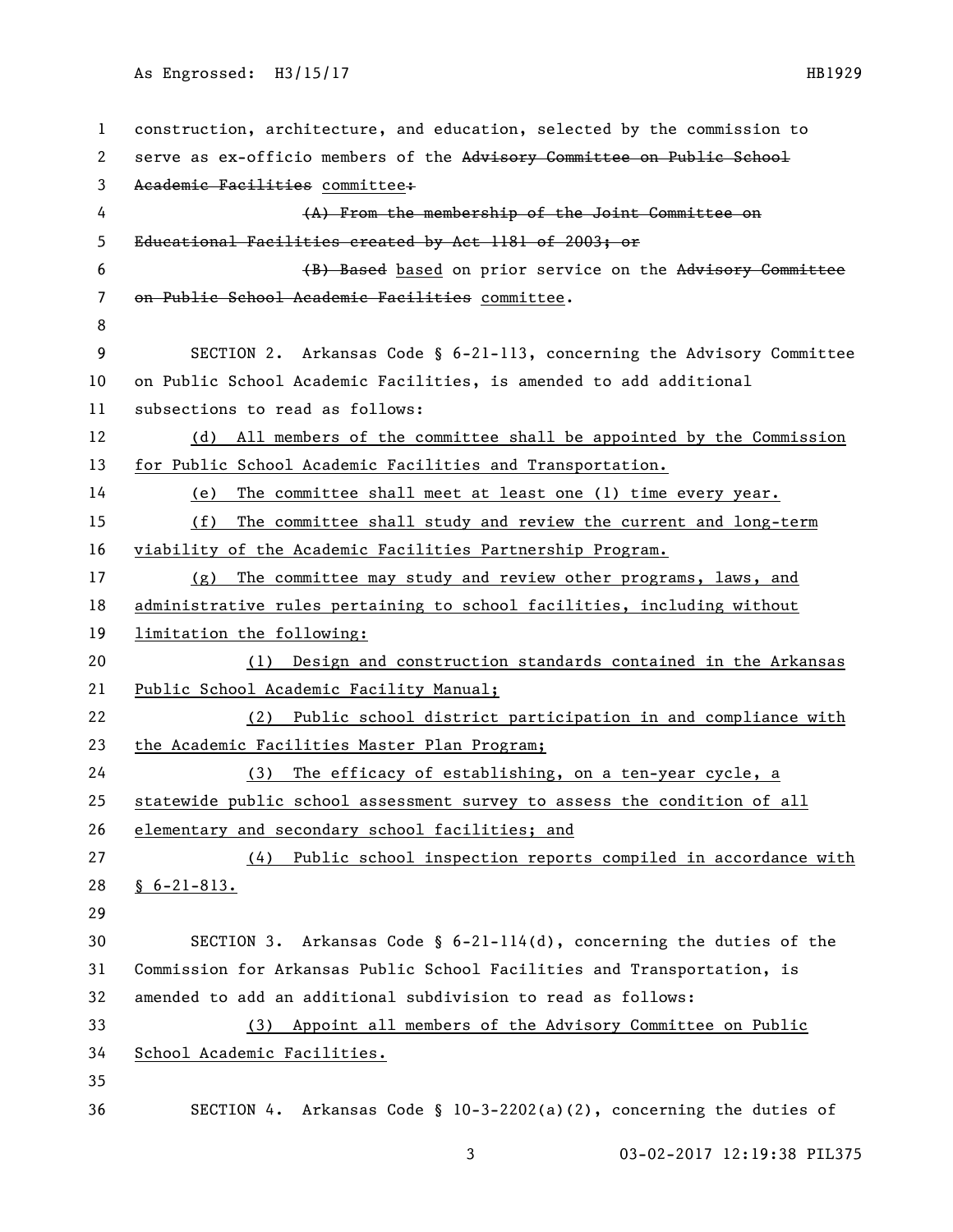| 1              | the Academic Facilities Oversight Committee, is repealed.                    |
|----------------|------------------------------------------------------------------------------|
| 2              | (2) Appoint members of the Advisory Committee on Public School               |
| 3              | Academic Facilities established to assist the Division of Public School      |
| 4              | Academic Facilities and Transportation;                                      |
| 5              |                                                                              |
| 6              | SECTION 5. Acts 2013, No. 1422, § 2, concerning the appointment of           |
| $\overline{7}$ | members to the Advisory Committee on Public School Academic Facilities, is   |
| 8              | repealed.                                                                    |
| 9              | SECTION 2. TEMPORARY LANGUAGE. DO NOT CODIFY. By August 30, 2013,            |
| 10             | the Commission for Arkansas Public School Academic Facilities and            |
| 11             | Transportation shall appoint the new members of the Advisory Committee on    |
| 12             | Public School Academic Facilities added under this act. At the first meeting |
| 13             | of the committee that occurs on or after August 30, 2013, all members shall  |
| 14             | draw for new terms of either a term to expire on April 1, 2017, or a term to |
| 15             | expire on April 1, 2021. A member shall not serve more than eight (8) years  |
| 16             | on the committee.                                                            |
| 17             |                                                                              |
| 18             | SECTION 6. TEMPORARY LANGUAGE. DO NOT CODIFY. By July 31, 2018, the          |
| 19             | Advisory Committee on Public School Academic Facilities shall conduct a      |
| 20             | comprehensive review and provide a report to the Commission for Academic     |
| 21             | Facilities and Transportation that will include without limitation an        |
| 22             | analysis of the following:                                                   |
| 23             | (1) Current and long-term viability of the Academic Facilities               |
| 24             | Partnership Program;                                                         |
| 25             | (2) Efficacy of the academic facilities wealth index;                        |
| 26             | (3) Project ranking and prioritization process of the Academic               |
| 27             | Facilities Partnership Program;                                              |
| 28             | Academic Facilities Master Plan Program and Academic<br>(4)                  |
| 29             | Facilities Partnership Program funding cycles;                               |
| 30             | Enrollment projections;<br>(5)                                               |
| 31             | Cost factors;<br>(6)                                                         |
| 32             | Rules governing academic facilities programs; and<br>(7)                     |
| 33             | Degree of public school district compliance with required<br>(8)             |
| 34             | statewide computerized maintenance management systems usage.                 |
| 35             |                                                                              |
| 36             | SECTION 7. EMERGENCY CLAUSE. It is found and determined by the               |